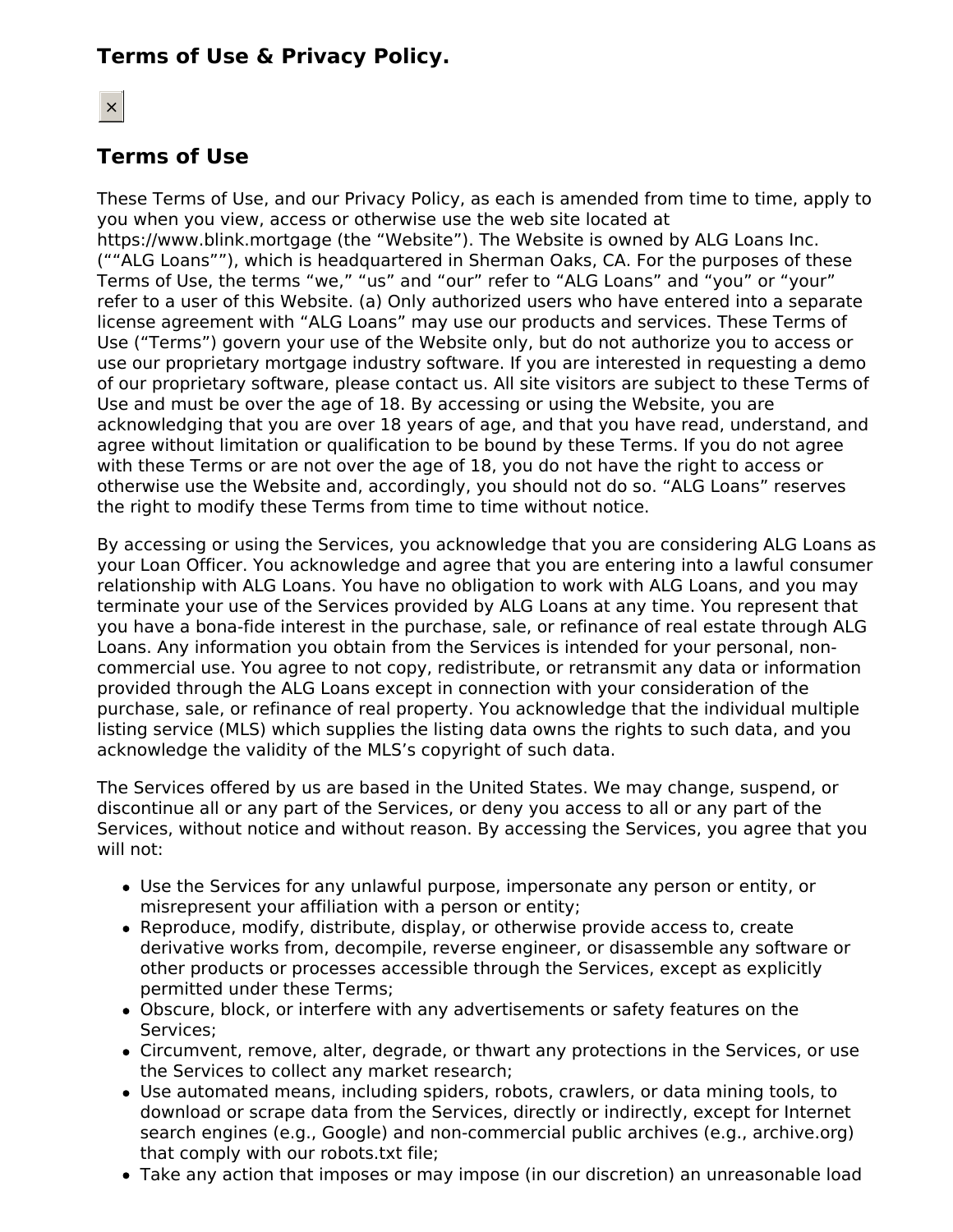on our technical infrastructure; or

• Interfere with the proper operation of the Services through the use of any virus, device, information collection or transmission mechanism, software or routine, or access or attempt to gain access to any data, files, or passwords related to the Services through hacking, password or data mining, or any other means.

## **Eligibility**

You must be at least 18 years of age to use the Services. By agreeing to these Terms, you represent and warrant that:

- You are at least 18 years of age.
- You have not previously been suspended or removed from use of the Services.
- Your registration and your use of the Services is in compliance with all applicable laws and regulations.

## **Accounts and Passwords**

To access some features of the Services, you may be required to register for an account. When you register for an account, you may be required to provide us with some information about yourself, such as an email address or other contact information. You agree that the information you provide is accurate and that you will keep it accurate and up to date at all times. You are responsible for maintaining the confidentiality of your usernames and passwords associated with your account and the Services. You must notify us immediately of any unauthorized use of your account. You may be liable for losses or damages incurred by us or any other user of the Services due to someone else using your username, ID, password, or other information which provides access to the Services. We are not liable for any loss or damage you may incur as a result of your failure to comply with these requirements.

By registering as a user on the Services, you expressly authorize ALG Loans to access certain third-party websites and accounts on your behalf, to retrieve personal information and other information about you for any legitimate business purpose, subject to applicable law and our Privacy Policy. You agree that we may collect and use technical and usage data and related information about your computer or mobile device, date and time of Services access, system and software, and peripherals to facilitate the provision of product support and other services to you. You grant permission to us to use this information to improve products, to provide services or technologies to you, and to provide advertising content, including working with third parties who provide targeted advertising content. Features of the Services may request access to information contained or generated in your computer or mobile device, including location services. If you deny access to these functions, the Services may not work as designed. For more information on how we collect, use, transfer, store and share your online data and personal information, and how you can manage your online privacy choices, please see our Privacy Policy

## **Security**

You are prohibited from violating or attempting to violate the security of the Services, including, without limitation:

- Accessing data not intended for your viewing or logging into a server or account which you are not authorized to access
- Attempting to probe, scan, or test the vulnerability of a system or network or to breach security or authentication measures without proper authorization
- Attempting to interfere with service to any user, host, or network.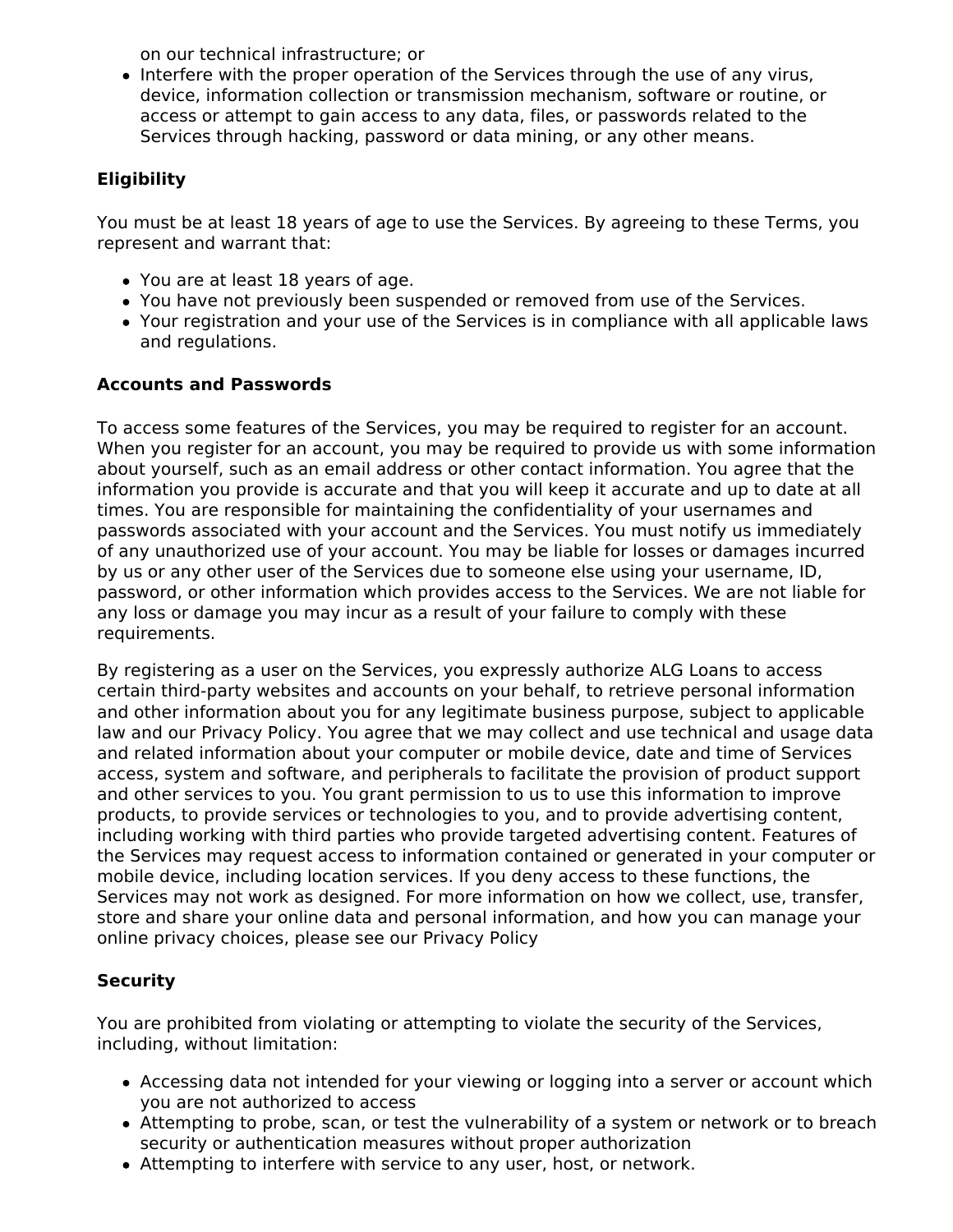Violations of system or network security may result in civil or criminal liability. ALG Loans will investigate occurrences that may involve such violations and may involve, and cooperate with, law enforcement authorities in prosecuting users who are involved in such violations.

## **Software**

You are granted a non-exclusive, non-sublicensable, non-transferable, personal, limited license to use the software and related functionality embedded in the Services (collectively, "Software"). Certain Software that ALG Loans uses to provide the Services has been licensed from third parties (each, a "Third Party Licensor") that are not affiliated with ALG Loans. Your limited right to use the Software is revocable in the discretion of ALG Loans and its Third-Party Licensors. You agree to download and install all Software updates for the Services promptly once they are available to you. ALG Loans and its Third-Party Licensors have no obligation to correct any bugs, defects or errors in the Services or Software, or to otherwise support, maintain, improve, modify, upgrade, update, or enhance the Services or Software.

## **Information Subject to Change**

Although ALG Loans has tried to provide accurate and timely information, the content of the Services may not be accurate, complete and/or current and may include typographical errors or technical inaccuracies. The information and materials contained in the Services are subject to change at any time without notice. ALG Loans may change the products, services and other information identified on the Services at any time. Applicable terms, conditions, and eligibility requirements are subject to change and not all Services are available in all geographic areas. The information published on the Services is provided as a convenience to our visitors and is for informational purposes only. You should verify all information before relying on it and any decisions which you may make based upon the information contained on the Services shall be at your sole risk and responsibility. Your eligibility for particular Services is subject to final approval, determination, and acceptance by ALG Loans in its sole and absolute discretion, notwithstanding your visit to and/or use of the Services.

### **Links**

The Services may contain links and may enable you to post content to third party websites that are not owned or controlled by ALG Loans. We are not affiliated with, have no control over, and assume no responsibility for the content, privacy policies, or practices of any third-party websites. You: (i) are solely responsible and liable for your use of and linking to third party websites and any content that you may send or post to a third-party website, and (ii) expressly release ALG Loans from any and all liability arising from your use of any third-party website. Accordingly, we encourage you to read the terms and conditions and privacy policy of each third-party website that you may choose to visit, link to, or post content on. Any advice, opinions, or recommendations provided by third party websites are those of the third-party website providers and not of ALG Loans. Your participation in any linked third-party website, including payment for and the delivery of goods or services, is based solely on the agreement, if any, between you and the third-party website provider.

### **Telecommunications Providers**

You agree that when you use the Services, you will remain subject to the terms and conditions of all of your existing agreements with us, our affiliates and/or any unaffiliated service providers and your internet service provider and mobile service carrier or provider,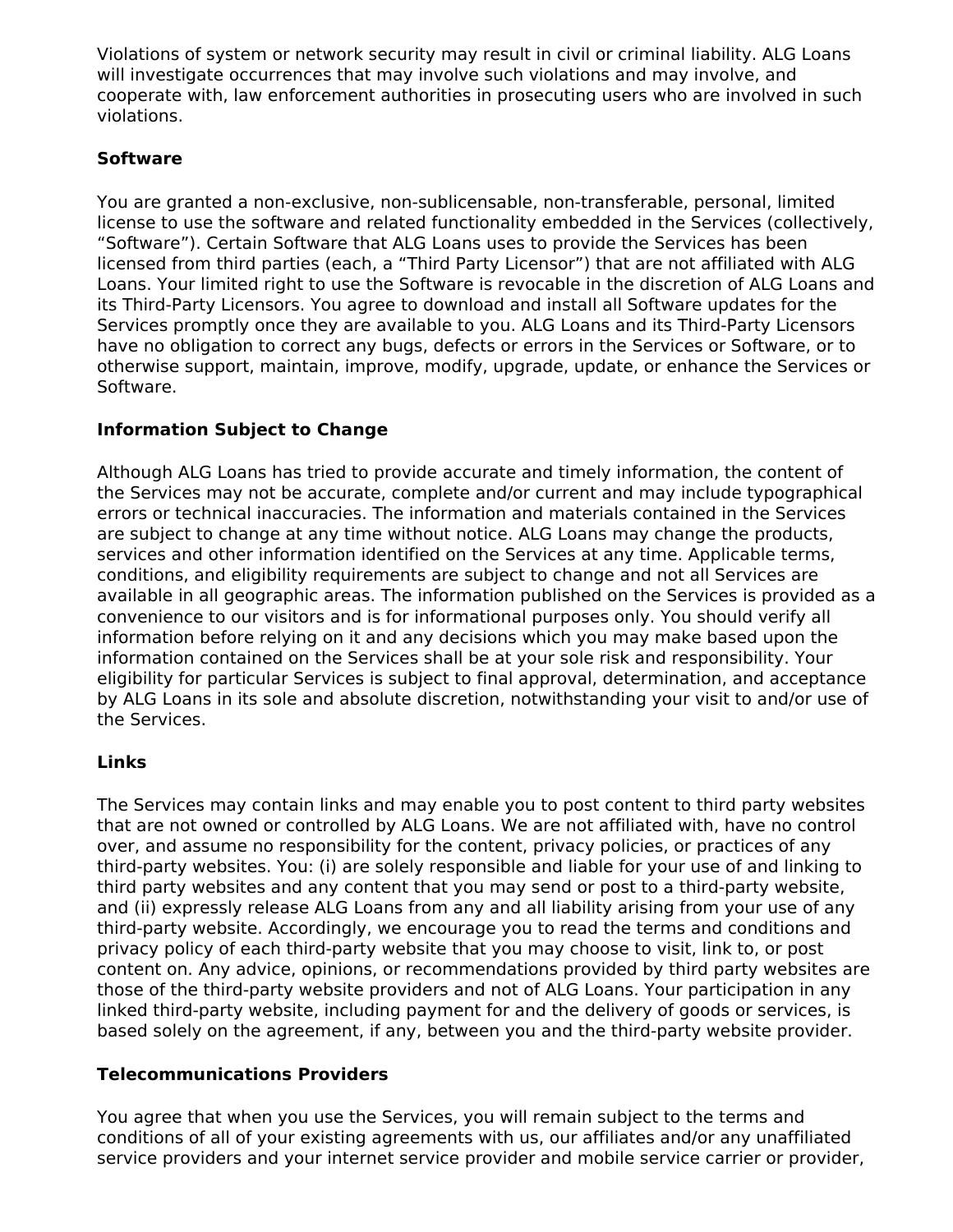and that these Terms do not amend or supersede any of those agreements. You understand that those agreements may provide for fees, limitations and restrictions which might impact your use of the Services (for example, your mobile service carrier or provider may impose data usage or text message charges for your use of or interaction with the ALG Loans Apps), and you agree to be solely responsible for all such fees, limitations, and restrictions. You agree that only your mobile service carrier or internet service provider is responsible for its products and services. Accordingly, you agree to resolve any problems with your carrier or provider directly with your carrier or provider without involving us.

## **Intellectual Property**

ALG Loans and the other trademarks, logos, and service marks displayed on the Services are our trademarks or those of our affiliates and/or other respective third-party owners. Under no circumstances may you alter, modify, or change these trademarks. You are prohibited from using these trademarks for any purpose without written permission. All rights, title, and interest in the Services and any content contained herein are the exclusive property of ALG Loans, except as otherwise stated.

The information contained on the Services, including but not limited to text, graphics, and images (other than certain images licensed from third parties) and their arrangement, are copyright ©2016-2021 by ALG Loans. and/or its affiliates and subsidiaries. All rights reserved.

You are authorized to view the information available on the Services for your informational purposes only. If you download any information from the Services for your personal reference, you shall not obscure any copyright, trademark, or other notices, and you acknowledge and agree that you do not acquire any ownership rights by downloading copyrighted material. You may not copy, republish, redistribute, transmit, participate in the transmission of, create derivatives of, alter, edit, or exploit in any manner any material including by storage on retrieval systems, without the express written permission of ALG Loans. Deliberate misuse of the Services is expressly prohibited, and ALG Loans reserves the right to terminate your access to the Services at any time for any reason and to advise the legal authorities of any misuse of the Services, including, without limitation, hacking and the introduction of viruses or other malware.

### **Digital Millennium Copyright Act - Notice of Claims of Copyright Infringement & Related Issues (17 USC § 512 et seq.)**

We respect the intellectual property rights of others. Anyone who believes their work has been reproduced in a way that constitutes copyright infringement may notify our agent by providing the following information:

- Identification of the copyrighted work that you claim has been infringed, or, if multiple copyrighted works at a single online site are covered by a single notification, a representative list of such works at the site
- Identification of the material that you claim is infringing and needs to be removed, including a description of where it is located so that the copyright agent can locate it
- Your address, telephone number, and, if available, e-mail address, so that the copyright agent may contact you about your complaint
- A signed statement that the above information is accurate; that you have a good faith belief that the identified use of the material is not authorized by the copyright owner, its agent, or the law; and, under penalty of perjury, that you are the copyright owner or are authorized to act on the copyright owner's behalf in this situation

Upon obtaining such knowledge we will act expeditiously to remove, or disable access to, the material. Please be aware that there are substantial penalties for false claims.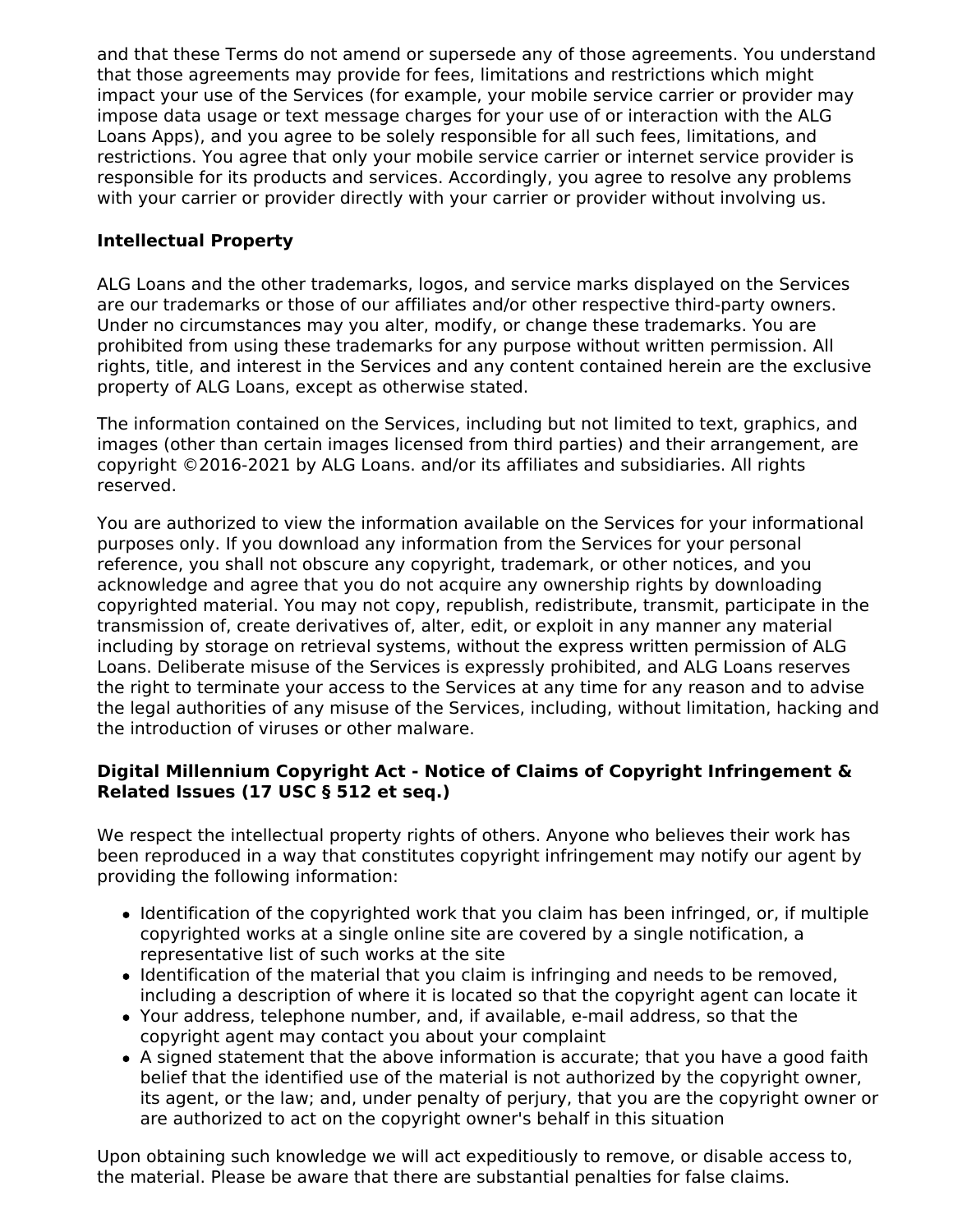If a notice of copyright infringement has been wrongly filed against you, you may submit a counter notification to our agent. A valid counter notification is a written communication that incorporates the following elements:

- A physical or electronic signature of the poster
- Identification of the material that has been removed or to which access has been disabled and the location at which the material appeared before it was removed or access to it was disabled
- A statement under penalty of perjury that you have a good faith belief that the material was removed or disabled as a result of mistake or misidentification
- Your name, address, and telephone number; a statement that you consent to the jurisdiction of federal district court for the judicial district in which your address is located, or if your address is outside of the U.S., for any judicial district in which the service provider may be found; and that you will accept service of process from the complainant

### **Communications**

By your use of the Services, you also expressly consent to receiving servicing, collection, marketing and other calls and messages (including auto-dialed and pre-recorded message calls), SMS messages (including text messages), faxes, letters, and emails from us, our affiliates, marketing partners, agents, and others communicating at their request or on their behalf, via any telephone numbers (including any cellular telephone numbers), mailing addresses, or email addresses, or by using any other information that you have provided or may provide in the future. Your cellular or mobile telephone provider may charge you according to the type of plan you carry. Your consent will be effective regardless of any registration with any state or federal Do Not Call list or other comparable list or registry. Your consent for auto-dialed and prerecorded calls shall remain in effect until you revoke it. Your consent to these calls may be revoked by informing the telemarketing representative or by any other reasonable method that ensures we receive the revocation. Your consent to telemarketing calls is not a condition of obtaining the Services.

By submitting any comment, complaint, suggestion, improvement, idea, testimonial or other communication (each, a "Submission") to ALG Loans through the Services or any other method, you acknowledge and agree that any and all Submissions, and all rights therein, become the sole and exclusive property of ALG Loans including any future rights, regardless of any subsequent modification or deletion of the provisions in the Terms. You acknowledge and agree that you irrevocably disclaim any right in the Submission and that the right to use, publish, display, commercially exploit, and create derivative ideas based on the Submission belong exclusively to ALG Loans with no compensation, notice, credit, or other obligation being due or owed to you or anyone else.

You also consent to the recording and monitoring, for quality assurance, training, risk management, collection or other purposes, of any calls or other communications that you place with or send to us (or our agents, representatives, affiliates, third parties or anyone contacting on our behalf) or that we (or our agents, representatives, affiliates, third parties or anyone contacting on our behalf) place to or send to you.

Please note that messages you send ALG Loans by email may not be secure. ALG Loans recommends that you do not send any confidential information to ALG Loans by email. If you choose to send confidential information to ALG Loans via email, you accept all risk that such information may be intercepted by a third party

### **PRIVACY POLICY**

In addition to these Terms, you use of and access to the Website is also subject to our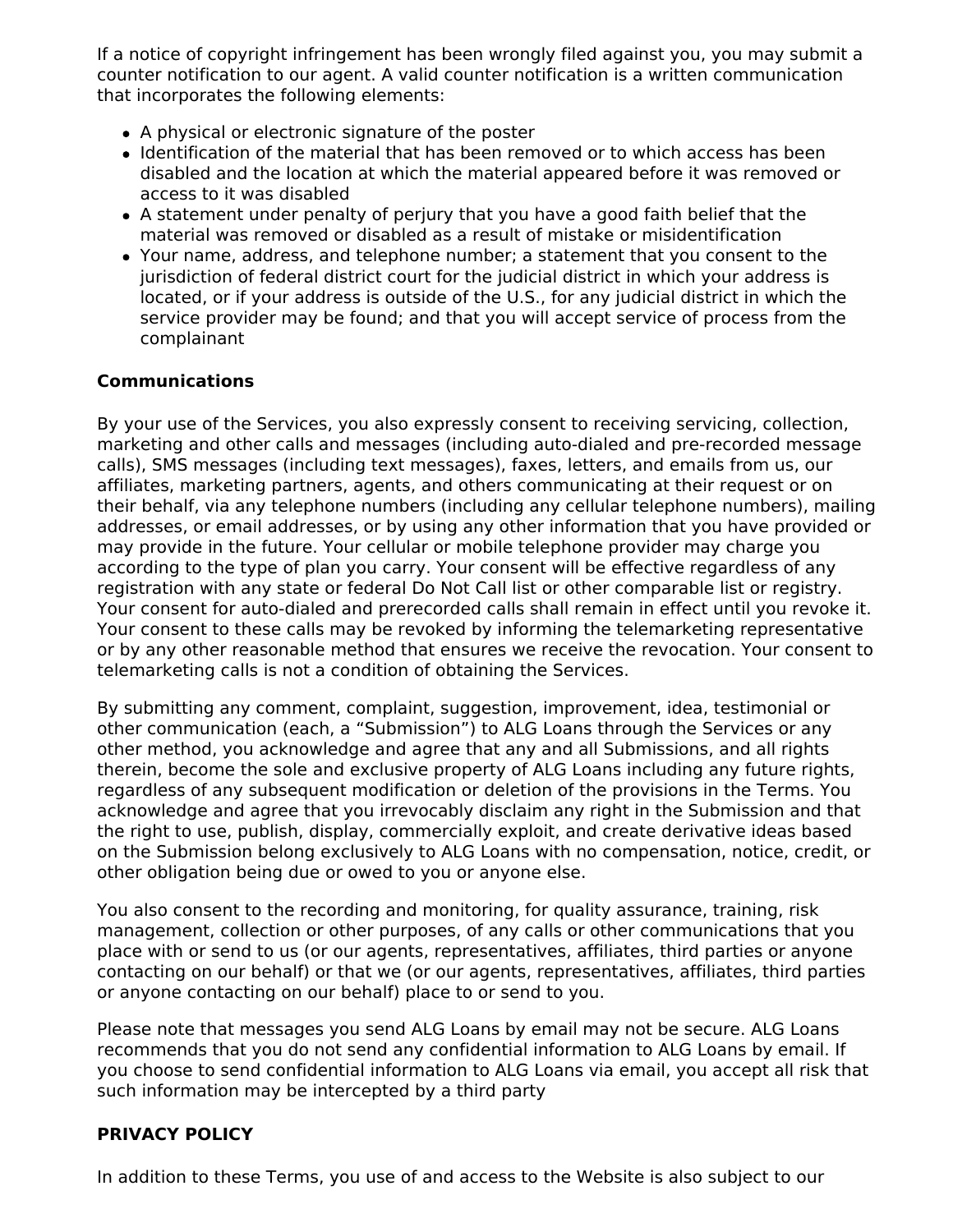Privacy Policy, which is incorporated by reference herein. Our Privacy Policy contains additional terms relating to our potential collection, use and disclosure of your personal information as a site visitor. You agree that you have read, agreed to and understand ALG Loans's complete Privacy Policy.

### **DISCLAIMER OF WARRANTY, LIMITATION OF LIABILITY AND INDEMNIFICATION**

(a) No Warranty. THE WEBSITE MAY CONTAIN ERRORS AND DEFECTS OR MAY SUFFER INTERMITTENT DOWNTIME AND IS PROVIDED "AS IS", "AS-AVAILABLE", WITH ALL FAULTS AND WITHOUT WARRANTIES OF ANY KIND. TO THE FULLEST EXTENT PERMITTED BY LAW, "ALG Loans", AND ITS OFFICERS, DIRECTORS, EMPLOYEES AND AGENTS (COLLECTIVELY REFERRED TO AS " "ALG Loans"" FOR THE PURPOSES OF THIS SECTION) HEREBY DISCLAIM ALL WARRANTIES AND CONDITIONS WITH RESPECT TO THE WEBSITE, EITHER EXPRESS, IMPLIED OR STATUTORY, INCLUDING, BUT NOT LIMITED TO, THE IMPLIED WARRANTIES AND/OR CONDITIONS OF MERCHANTABILITY, SATISFACTORY QUALITY, FITNESS FOR A PARTICULAR PURPOSE, NON-INFRINGEMENT OF THIRD PARTY RIGHTS, THAT THE WEBSITE WILL BE UNINTERRUPTED, VIRUS-FREE OR ERROR FREE, THAT THE WEBSITE AND OUR SERVERS ARE SECURE, OR AS TO THE ACCURACY, RELIABILITY, QUALITY OR CONTENT OF ANY INFORMATION, SERVICE OR PRODUCT PROVIDED ON OR THROUGH THE WEBSITE, AS WELL AS ANY WARRANTIES THAT MAY ARISE FROM COURSE OF DEALING, COURSE OF PERFORMANCE OR USAGE OF TRADE; PROVIDED THAT THIS SECTION SHALL NOT OPERATE TO EXCLUDE OR DISCLAIM THOSE WARRANTIES WHICH ARE INCAPABLE OF EXCLUSION, RESTRICTION OR MODIFICATION UNDER THE LAWS APPLICABLE TO THESE TERMS OF USE. USE OF THE WEBSITE IS AT YOUR OWN RISK. YOU ASSUME FULL RESPONSIBILITY AND RISK OF LOSS RESULTING FROM YOUR DOWNLOADING AND/OR USE OF ANY INFORMATION, CONTENT OR SERVICES ACCESSED THROUGH OR OBTAINED BY MEANS OF THE WEBSITE. (b) Limitation of Liability. "ALG Loans" SHALL NOT BE LIABLE TO YOU FOR PERSONAL INJURY, OR ANY DIRECT, INDIRECT, INCIDENTAL, CONSEQUENTIAL, SPECIAL, EXEMPLARY, PUNITIVE OR OTHER DAMAGES (INCLUDING WITHOUT LIMITATION DAMAGES FOR LOSS OR INTERRUPTION OF BUSINESS, LOSS OF DATA, LOSS OF GOODWILL OR LOST PROFITS), UNDER ANY THEORY OF LIABILITY, INCLUDING WITHOUT LIMITATION CONTRACT, NEGLIGENCE, STRICT LIABILITY OR OTHER THEORY ARISING OUT OF OR RELATING IN ANY WAY TO THESE TERMS OF USE, EVEN IF "ALG Loans" HAS BEEN ADVISED OF THE RISK OF SUCH DAMAGES. Because some states or jurisdictions do not allow certain exclusions or limitations of liability, in such states or jurisdictions the above limitations and exclusions may not apply to you. In such states or jurisdictions, ALG Loans's liability is limited to the extent permitted by law, thereby minimizing ALG Loans's liability to you to the lowest amount permitted by applicable law. (c) Indemnification. You agree to defend, indemnify and hold ALG Loans harmless from and against any liability, loss, damages or costs, including reasonable attorneys' fees, resulting from any third party claim, action, or demand based on or arising out of: (i) your use of or access to the Website or products or services hosted thereon; (ii) your violation of any third party proprietary or other rights; (iii) your breach of these Terms of Use; or (iv) your use of software robots, spiders, crawlers, or similar data gathering and extraction tools, or any other action you take that imposes an unreasonable burden or load on ALG Loans's infrastructure. You shall not settle any such claim, action, or demand unless such settlement completely and forever releases ALG Loans from all liability with respect to such claim or unless "ALG Loans" consents to such settlement in writing (which consent shall not be unreasonably withheld).

### **GOVERNING LAW; DISPUTE RESOLUTION**

(a) Dispute Resolution. You and "ALG Loans" agree that we will first attempt to resolve any legal or equitable claim relating to these Terms of Use (referred to as "Claim") informally. Accordingly, neither of us may start a formal proceeding (except for Claims involving any violation of the federal trademark or copyright laws, or for injunctive relief) for at least thirty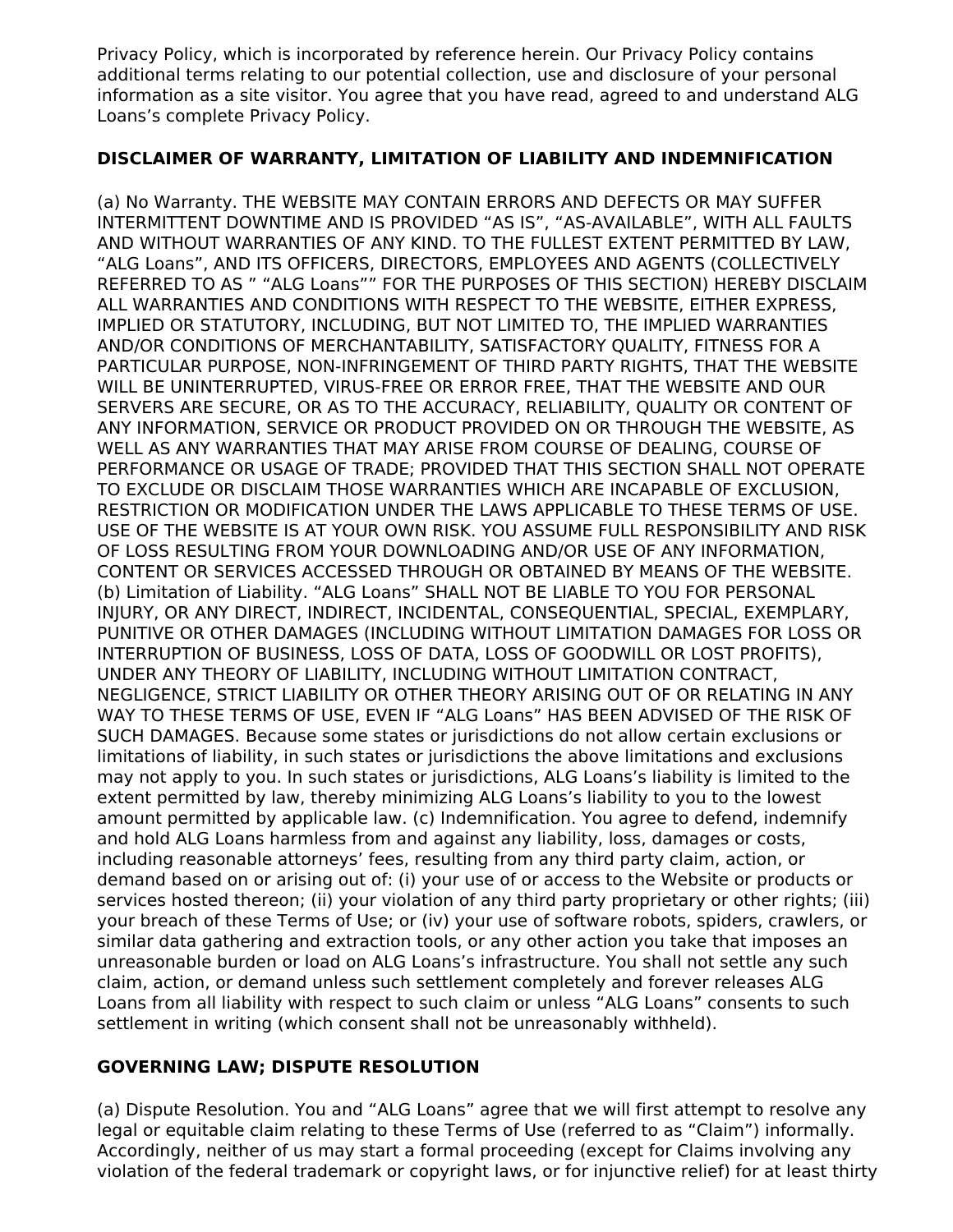(30) days after one of us notifies the other of a Claim in writing. ALG Loans will use commercially reasonable efforts to send its written notice by first class mail, return receipt requested, or national overnight courier to your billing address, if available, with a copy via email to your email address. If "ALG Loans" does not have a contact method for you or cannot obtain one with reasonable commercial efforts, you acknowledge and agree that ALG Loans may pursue Claims against you as a "John Doe" defendant and employ legal processes to obtain your identity. You will send your written notice by first class mail, return receipt requested, or national overnight courier to "ALG Loans", Inc., 15260 Ventura Boulevard Suite 1200, Sherman Oaks, CA 91403. If we cannot resolve a Claim informally, you and "ALG Loans" each agree to submit to personal jurisdiction in Sherman Oaks, CA and agree that any and all Claims either of us asserts shall be exclusively brought in the appropriate state or federal court in Sherman Oaks, CA, provided that neither you nor ALG Loans shall be precluded from filing a Claim in small claims court for disputes within the small claims court jurisdictional level. (b) Governing Law and Attorney's Fees. This Agreement is governed in all respects by the substantive laws of the State of CA, without regard to its conflict of law rules, and of the United States of America. The UN Convention on Contracts for the International Sale of Goods is expressly disclaimed. The Website is intended for and directed to residents of the United States and all information, advertising and claims contained on the Website are valid in and applicable only to the United States. If any action at law or in equity is necessary to enforce these Terms, the prevailing party shall be entitled to reimbursement from the other party for its expenses and reasonable attorneys' fees associated with the action, in addition to any other relief to which such prevailing party may be entitled.

### **Consent to Electronic Transactions and Disclosures**

Because you are using the Internet on the Services, it is necessary for you to consent to transact business with us online and electronically. As part of doing business with us and for all our Services, we also need you to consent to our giving you certain disclosures electronically, either via the Services or to the email address you provide to us. By agreeing to these Terms, you agree to receive electronically all documents, communications, notices, contracts, and agreements—arising from or relating to you—regarding any Services you may request or receive or your use of the Services (each, a "Disclosure").

**Scope of Electronic Consent**. Our consent is applicable to receive Disclosures and to transact business electronically. Our agreement to do so applies to any transactions to which such Disclosures relate between you and ALG Loans. Your consent will remain in effect as long as you are a user of the Services and, if you are no longer a user of the Services, will continue until such a time as all Disclosures relevant to transactions that occurred while you were a user have been made.

**Consenting to Do Business Electronically.** Before you decide to do business electronically with ALG Loans, you should consider whether you have the required hardware and software capabilities described below.

**Hardware and Software Requirements.** To access and retain Disclosures electronically, you must satisfy the following computer hardware and software requirements: access to the Internet, an email account and related software capable of receiving email through the Internet, a web browser which is SSL-compliant and supports secure sessions (such as Microsoft Edge, mobile Safari, Firefox, Chrome, or the equivalent software), and hardware capable of running this software.

**Additional Mobile Technology Requirements.** If you are accessing our Services and the Disclosures electronically via a mobile device (such as a smart phone, tablet, and the like), in addition to the above requirements, you must make sure that you have software on your mobile device that allows you to print and save the Disclosures presented to you during the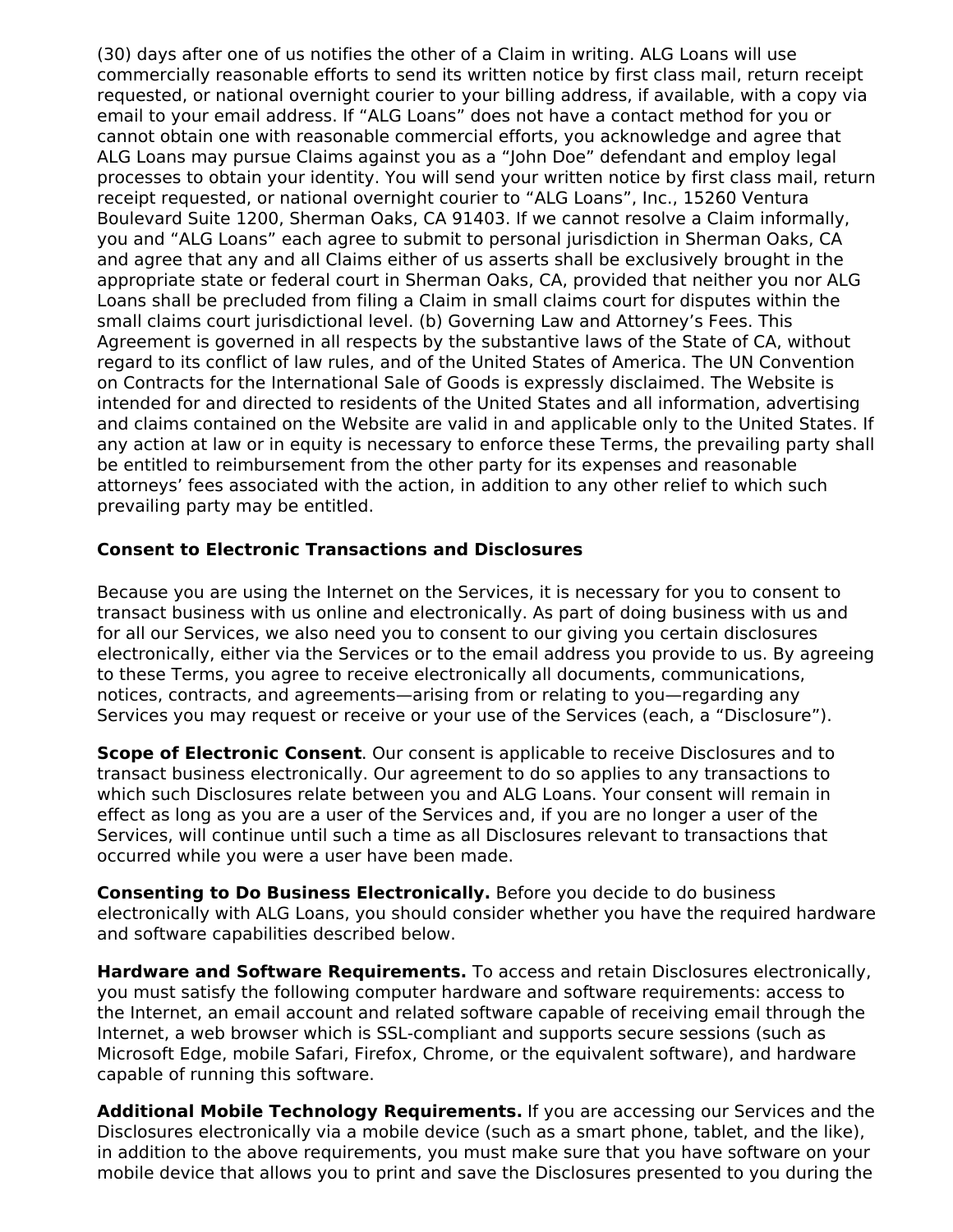application process. These applications can be found for most mobile devices in the devices' respective "app store." If you do not have these capabilities on your mobile device, please access this through a device that provides these capabilities.

**Withdrawing Consent.** You may withdraw your consent to receive Disclosures electronically by contacting us at the address below. However, once you have withdrawn your consent you may not be able to access or use the Services. If you have a pending request on the Services or relating to the Services, we may terminate it and remove it from our system. If you have already received or used the Services, all previously agreed to terms and conditions will remain in effect, and we will send Disclosures to your verified business address provided during registration.

**How to Contact Us regarding Electronic Disclosures.** You can contact us via email at arin@algloans.com or by calling 818-459-4254. You may also reach us in writing to us at the following address: "ALG Loans"., 15260 Ventura Boulevard Suite 1200, Sherman Oaks, CA 91403, Attention: Customer Service.

Contact Information and License Disclosures

The Services are offered by ALG Loans and its affiliates, headquartered at 15260 Ventura Boulevard Suite 1200, Sherman Oaks, CA 91403. You may contact ALG Loans by sending correspondence to that address or emailing arin@algloans.com.

### **Notice to California Residents**

If you are a California resident, under California Civil Code Section 1789.3, you may contact the Complaint Assistance Unit of the Division of Consumer Services of the California Department of Consumer Affairs in writing at 1625 N. Market Blvd., Suite N 112, Sacramento, California 95834, or by telephone at (800) 952-5210 in order to resolve a complaint regarding the Services or to receive further information regarding use of the Services.

### **Notice to New York Residents**

In order to protect against identity theft, all of the data that customers provide will be transmitted securely to our server where we implement industry standard best practices in securing consumer data; such as using 256-bit encryption. We use a system provided by a third-party that is SOC2 Type II audited. The third-party provider maintains a SOC2 Type II Compliance posture, which includes management of software updates. The third-party provider implements security software patch updates on their platform as quickly as possible after notification of availability is received. SOC2 Type II Compliance ensures their systems are maintained at appropriate patch/system version levels through timely application of system updates. Notwithstanding the forgoing, you agree to release any third-party provider utilized by us from any liability, claims and demands resulting from any lost and/or stolen data provided or otherwise transmitted to our server.

### **MISCELLANEOUS**

(a) Suggestions and Feedback. ALG Loans welcomes feedback or inquiries about our products. If you elect to provide any feedback or comments of any nature to ALG Loans, all of such feedback and comments shall be the sole and exclusive property of ALG Loans, and ALG Loans shall have the right to use such feedback in any manner and for any purpose in ALG Loans's discretion without remuneration, compensation or attribution to you, provided that ALG Loans is under no obligation to use such feedback. (b) Interpretation, Assignment and Entire Agreement. These Terms of Use, together with our Privacy Policy, form the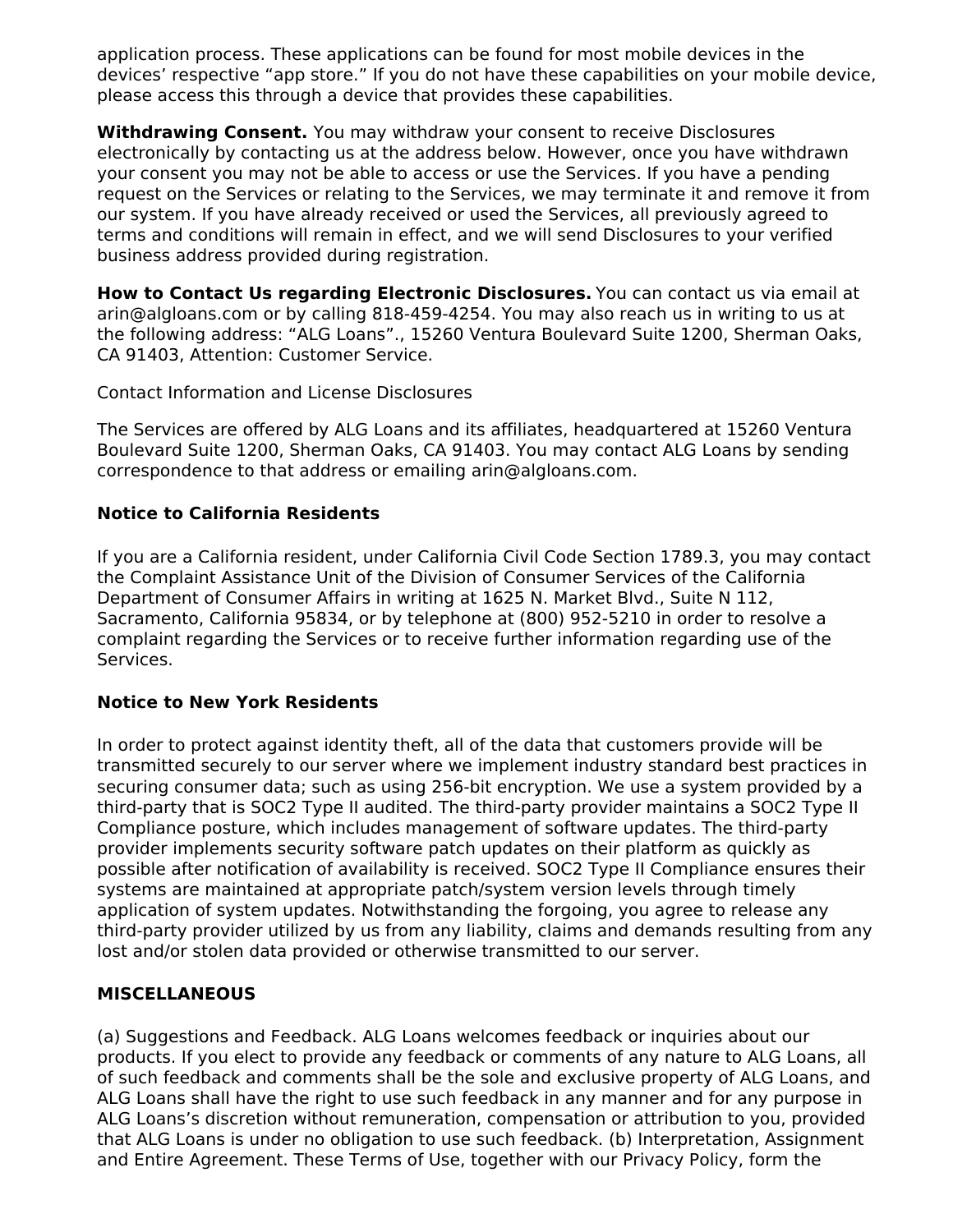complete and exclusive agreement between you and ALG Loans relating to the Website and they supersede all prior or contemporaneous proposals, oral or written, understandings, representations, conditions, warranties and all other communications between you and ALG Loans. These Terms of Use, and any rights and licenses granted hereunder, may not be transferred, or assigned by you, but may be assigned by ALG Loans without restriction. Subject to the ALG Loans's modification rights set above, no amendment of any provision of these Terms of Use shall be effective unless set forth in a writing signed by you and a representative of ALG Loans, and then only to the extent specifically set forth therein. These Terms of Use may not be explained or supplemented by any prior course of dealings or trade by custom or usage. No waiver by either party of any breach or default hereunder shall be deemed to be a waiver of any preceding or subsequent breach or default. If any provision of these Terms of Use shall be unlawful, void, or for any reason unenforceable, then that provision shall be deemed severable from these Terms of Use and shall not affect the validity and enforceability of any remaining provisions. (c) Contact Us. If you have any questions, comments, or concerns regarding these Terms of Use and/or the Website, please send an email to arin@algloans.com. Please note that communications made through email or the Website's messaging systems shall not be deemed to constitute legal notice to "ALG Loans" or any of its officers, employees, agents, or representatives. You may provide legal notice to "ALG Loans" in writing by first class mail, return receipt requested, or national overnight courier, at: Attn: Legal Department ALG Loans 15260 Ventura Boulevard Suite 1200, Sherman Oaks, CA 91403

# **Online Privacy Policy**

Your privacy is extremely important to us. Protection of your personal or sensitive information and use of such data in a fair and trustworthy fashion comes with a degree of trust in manner that is key to the core values of ALG Loans. This policy applies to all information collected by or in use of ALG Loans.

ALG Loans understands that consumers furnish sensitive information during the mortgage application process as is considering to be within the course of business. The Company and Management are committed to treating such information responsibly and identify expectations surrounding the sourcing, storage, and retention of such personal and financial information.

ALG Loans is dedicated to take all the necessary steps to safeguard sensitive information that has been entrusted to us and lenders by their customers. This Online Privacy Policy explains how we collect, share, use, and protect information when you visit or use this online service.

As you review this Online Privacy Policy, here are a few general principles to keep in mind:

- Our online services are intended for a U.S. audience. If you visit or use our online services, your information may be transferred or processed in the United States.
- Our online services are not intended for children under 13. We do not knowingly collect personal information from children under 13 without parental consent
- If you are a California resident, you may have rights under the California Consumer Privacy Act.

#### **Gramm Leach Bliley Act**

Subtitle A of Title V of the Gramm Leach Bliley Act established specific guidelines regarding to disclose nonpublic personal information about a consumer to nonaffiliated third parties and requires a financial institution to disclose to all of its customers the institution's privacy policies and practices relating to information sharing with both affiliates and nonaffiliated third parties. Additionally, the Act requires that customers be provided an opportunity to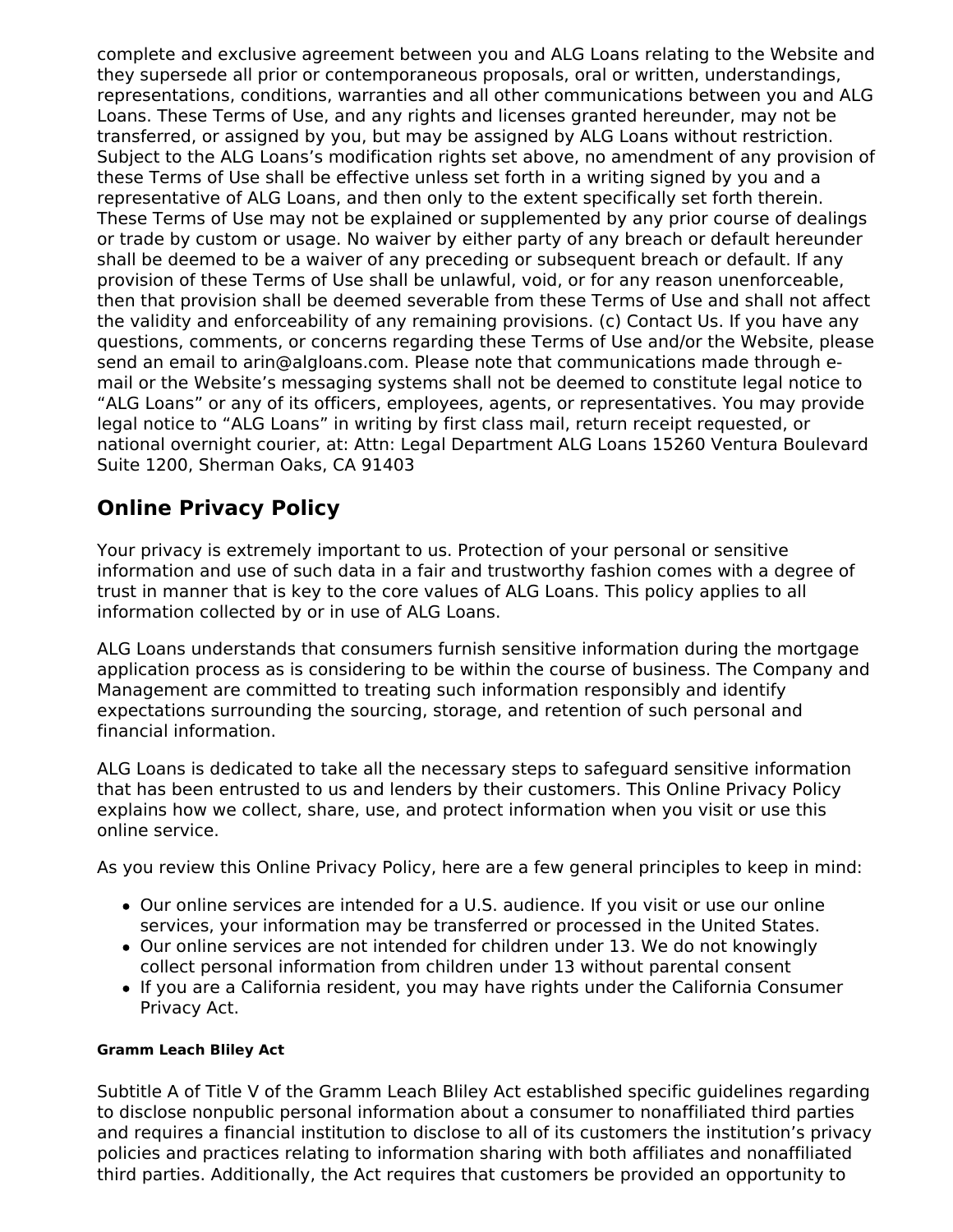opt-out of sharing his or her nonpublic personal information to nonaffiliated third parties subject to certain exceptions. ALG Loans has elected to not share any non-public personal information with nonaffiliated third parties other than as permitted by the exceptions delineated in the privacy rule.

### **Definitions**

Affiliate - any company that controls, is controlled by, or is under common control.

Personally, identifiable financial information - any information collected about a consumer in connection with providing a financial product or service to that consumer. This includes: information provided by the consumer during the application process (e.g., name, phone number, address, income); information resulting from the financial product or service transaction (e.g., payment history, loan or deposit balances, credit card purchases); information from other sources about the consumer obtained in connection with providing the financial product or service (e.g., information from a consumer reporting agency or from court records)

Publicly available information - any information ALG Loans reasonably believes is lawfully made available to the general public from federal, state, or local government records, widely distributed media, or disclosures to the general public that are required to be made by federal, state, or local law.

Nonaffiliated third party – means any person who is not an affiliate.

Nonpublic personal information - consists of personally identifiable financial information obtained or that is provided by a consumer that is not publicly available information. It includes any lists, descriptions, or other groupings of consumers (including publicly available information contained therein) that are derived using personally identifiable financial information that is not publicly available.

Recipient – receipt of nonpublic personal information from a nonaffiliated financial institution and to any nonaffiliated entity to which ALG Loans gives nonpublic personal information.

### **Right to Financial Privacy Act**

The Right to Financial Privacy Act established guidelines and procedures regarding how agencies of the federal government may obtain the financial records of certain customers. The Right to Financial Privacy Act covers requests for financial information regarding individuals and partnerships with five or fewer people. It does not govern record requests for corporations or partnerships with more than five people. The Right to Financial Privacy Act only covers requests from a federal government authority. It does not apply to requests from the Internal Revenue Service or from state, local, or other non-federal agencies.

ALG Loans will not honor any request for information that does not comply with the requirements of the Right to Financial Privacy Act. Strict precautions will be taken to prevent the release of inappropriate information as allowed by the Right to Financial Privacy Act.

### **Information Collected**

### **Personal Information**

Information related to any identified or identifiable individual person or party, such as employees, customers, contractors, partners or any other third party (including third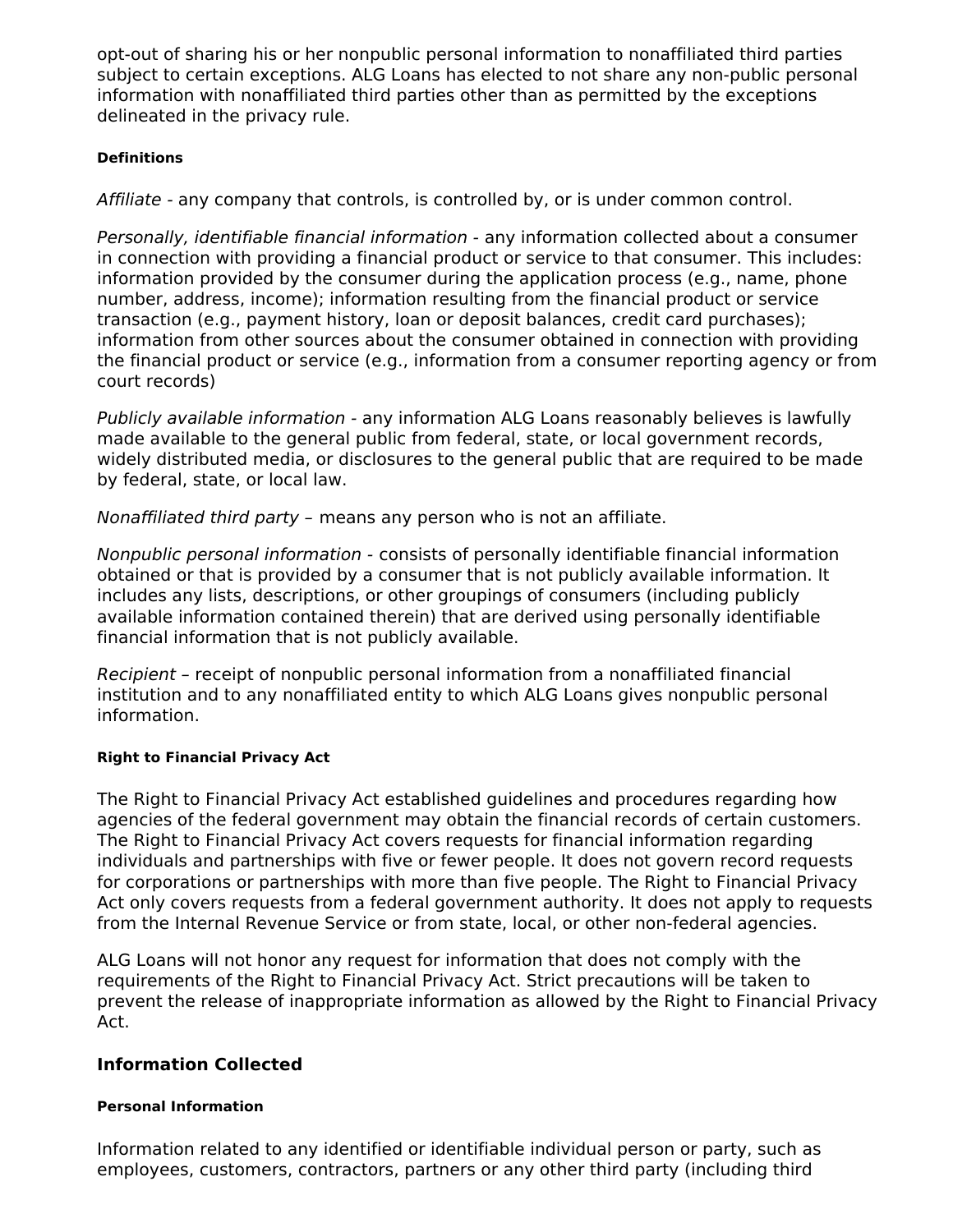parties' personnel). Examples of Personal Information are name, address, or credit card number. Other examples of Personal Information may include browsing history, loan applications, and requests for information about products and services, if they relate to an identified or identifiable individual. An identifiable person is one who can be identified, directly or indirectly, by reference to an identification number or to one or more factors specific to his identity. from many sources is collected.

In order to protect against identity theft, all of the data that customers provide will be transmitted securely to our server where we implement industry standard best practices in securing consumer data; such as using 256-bit encryption. We use a system provided by a third-party that is SOC2 Type II audited. The third-party provider maintains a SOC2 Type II Compliance posture, which includes management of software updates. The third-party provider implements security software patch updates on their platform as quickly as possible after notification of availability is received. SOC2 Type II Compliance ensures their systems are maintained at appropriate patch/system version levels through timely application of system updates. Notwithstanding the forgoing, you agree to release any third-party provider utilized by us from any liability, claims and demands resulting from any lost and/or stolen data provided or otherwise transmitted to our server.

#### **Sensitive Personal Information**

Is Personal Information that receives special legal protection under applicable law. Some examples in the US include social security numbers, credit card numbers, personal health information, credit reports and ratings, race, political affiliations, religious beliefs, personal health information, etc. Sensitive information may require heightened security protection or special individual consent.

#### **Usage and Other Information**

In addition to the personal information described above, we may collect certain information about your use of our online services. For example, we may capture the IP address of the device you use to connect to the online service, the type of operating system and browser you use, and information about the site you came from, the parts of our online service you access, and the site you visit next. We or our third-party partners may also use cookies, web beacons or other technologies to collect and store other information about your visit to, or use of, our online services. In addition, we may later associate the usage and other information we collect online with personal information about you.

### **Use of Information**

We use the information discussed above in a number of ways, such as:

- Processing applications and transactions;
- Verifying your identity (such as when you access your account information);
- Preventing fraud and enhancing the security of your account or our online services;
- Responding to your requests and communicating with you;
- Performing analytics concerning your use of our online services, including your responses to our emails and the pages you view;
- Complying with and enforcing applicable legal requirements, relevant industry standards, contractual obligations, and our policies; and
- For any other purposes that we may specifically disclose at the time you provide, or we collect your information.

We may also use data that we collect on an aggregate or anonymous basis (such that it does not identify any individual customers) for various business purposes, where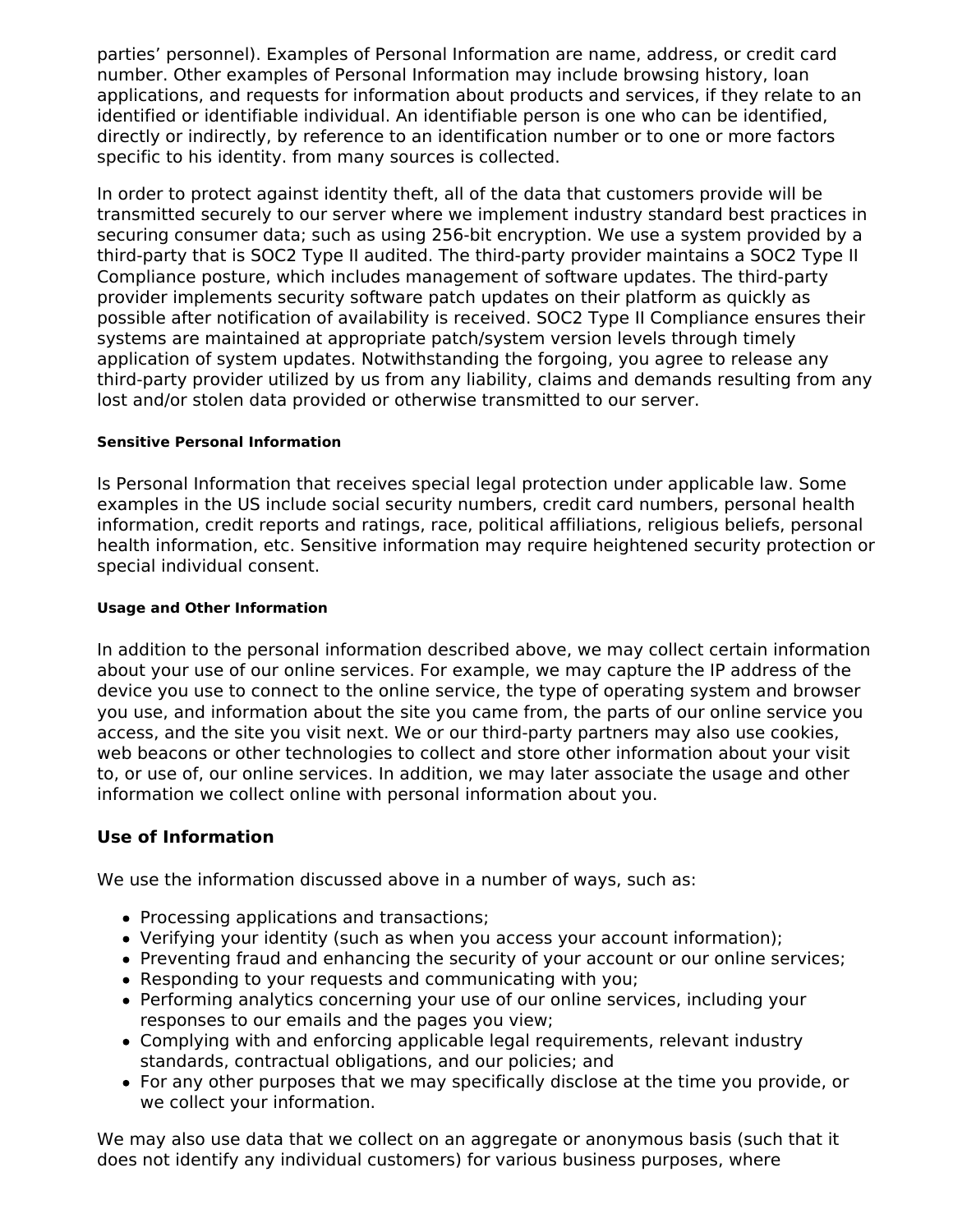permissible under applicable laws and regulations.

## **Information Disclosed**

We do not disclose nonpublic personal information except as permitted or required by law. Disclosure of personally identifiable information without consumer's refusal occurs in the following circumstances:

- To certain nonaffiliated third parties (under limited circumstances) to the extent permissible under law to service the lenders customer, report to credit bureaus, manage risk, and perform other financial services related activities.
- Disclosing information, we receive on a lenders customer loan application such as the assets, liabilities, income, and employment history for a lender using our system to determine whether a loan made to the customer is salable in the secondary market, for example.
- Information necessary to enforce legal or contractual rights, if applicable, or the right of any other person who is engaged in a transaction directly with our company and not the lender.
- To disclose information required in the ordinary course of business, such as in the settlement of claims or benefits or the confirmation of information to a lender's customer or the consumer's agent.
- To provide information to agencies, persons that are assessing our compliance with industry standards, and our attorneys, accountants, and auditors.
- To the extent permissible under the Right to Financial Privacy Act.
- To comply with federal, state, or local laws, rules, and other applicable legal requirements.

### **Understanding Cookies, Web Beacons and Other Tracking Technologies**

We, or our service providers, and other companies we work with may deploy and use cookies, web beacons, local shared objects and other tracking technologies for various purposes, such as fraud prevention and monitoring our advertising and marketing campaign performance. Some of these tracking tools may detect characteristics or settings of the specific device you use to access our online services.

- "Cookies" are small amounts of data a website can send to a visitor's web browser. They are often stored on the device you are using to help track your areas of interest. Cookies may also enable us or our service providers and other companies we work with to relate your use of our online services over time to customize your experience. Most web browsers allow you to adjust your browser settings to decline or delete cookies but doing so may degrade your experience with our online services.
- Clear GIFs, pixel tags or web beacons—which are typically one-pixel, transparent images located on a webpage or in an email or other message—or similar technologies may be used on our sites and in some of our digital communications (such as email or other marketing messages). They may also be used when you are served advertisements, or you otherwise interact with advertisements outside of our online services. These are principally used to help recognize users, assess traffic patterns, and measure site or campaign engagement.
- Local Shared Objects, sometimes referred to as "flash cookies" may be stored on your hard drive using a media player or other software installed on your device. Local Shared Objects are similar to cookies in terms of their operation but may not be managed in your browser in the same way. For more information on managing Local Shared Objects.

### **Safeguarding**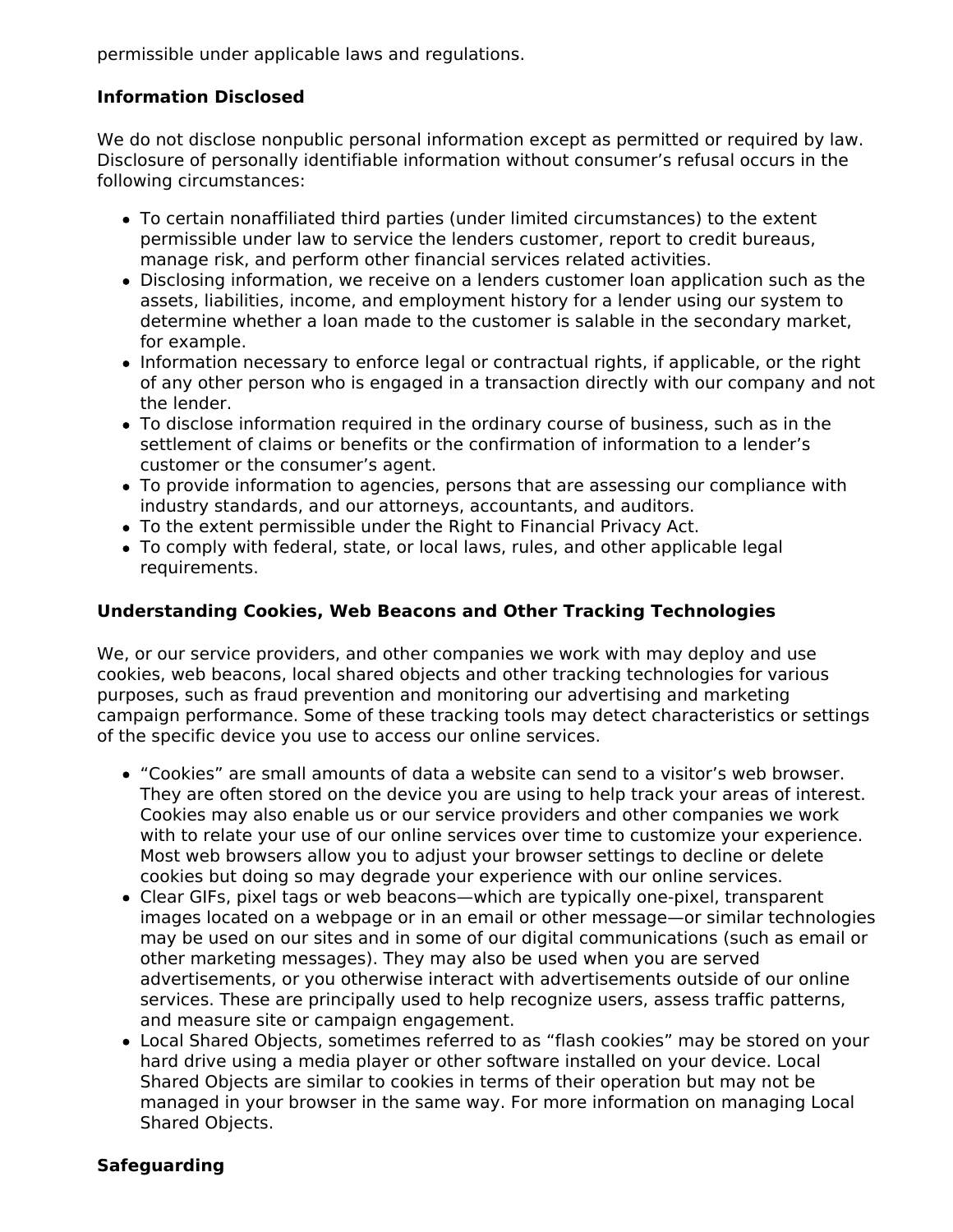We protect consumer privacy by ensuring that only employees who have a business reason for knowing information have access to it. We have retained the services of a compliance officer as the financial privacy coordinator, who is consulted for maintaining internal procedures to ensure that our consumers' information is protected.

All employees have a copy of this policy and are trained at least annually regarding the importance of safeguarding information. Any employee who violates our privacy policy is subject to disciplinary action.

## **Additional Info. Collecting, Accessing, and Sharing PII**

Collecting or maintaining any sensitive PII electronically in our database, accessible remotely from AWS servers, adheres to best practices related to privacy impact assessments. Access to sensitive PII is based on having a "need to know" basis for the collection of the info., i.e., when the info. relates to our official duties of delivering software services to lenders licensing our platform to enable their customers to have the ability to submit loan applications and corresponding documentation. Access is limited to only sensitive PII needed to fulfill our services, and not to view or use sensitive PII for any purpose other than to fulfill this our required duties.

No documents and data are accessible to casual visitors, passersby, or other individuals within the office without a "need to know." There will never be an authorization to access, share, or display any info. deemed sensitive PII outside work hours or outside of corporate headquarters, and outside of the company administrative login site. In addition, unless specifically designated to conduct work related to the development and delivery of the platform services to our client, you will not have the ability to access sensitive PII unless given the specific authority and access to do so by a direct supervisor. You access will be monitored utilizing an audit trail of your login, and pages accessed while you are logged in.

### **Linking to Third-Party Websites**

ALG Loans may provide links to websites that are owned or operated by other companies ("third-party websites"). When you use a link online to visit a third-party website, you will be subject to that website's privacy and security practices, which may differ from ours. You should familiarize yourself with the privacy policy, terms of use and security practices of the linked third-party website before providing any information on that website.

### **Updating Your Information**

Keeping your account information up to date is very important. You may review or update certain account information by logging in and accessing the "Customer Center" section. If you cannot change the incorrect information online, or you prefer to request changes offline, please use the Contact Us option on our site, or call or write to us using the contact information listed on your account statements, records, or other account materials. You can also speak to one of our branch representatives, your financial advisor, or your designated account representative.

### **Changes to this Online Privacy Policy**

We may change this Online Privacy Policy from time to time. When we do, we will let you know by appropriate means such as by posting the revised policy on this page. Any changes to this Online Privacy Policy will become effective when posted unless indicated otherwise.

### **Contact ALG Loans**